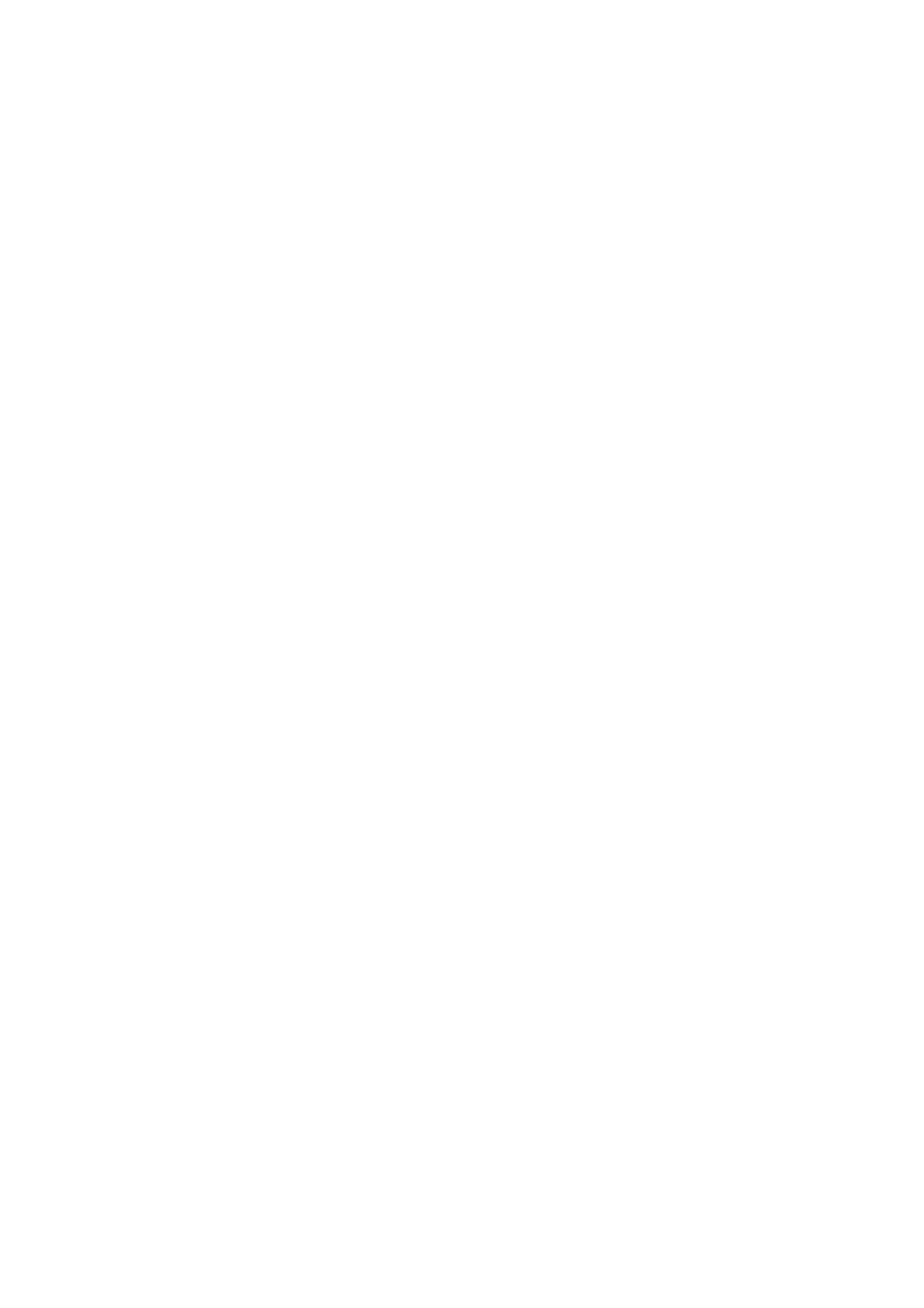"One language sets you in a corridor for life. Two languages open every door along the way."

**Frank Smith**

# **1. LANGUAGE POLICY STATEMENT**

The purpose of the Language Policy is to outline the school's philosophy on language teaching and learning. It states our main beliefs on how we view language in our school community and how language should be used. The language policy is used as a tool to explain how language teaching and learning is achieved according to each student's needs and individuality.

# **2. LANGUAGE POLICY MISSION**

Platon School's mission is to support students' academic journey from childhood to adolescence in a safe and nurturing environment empowered by modern technologies, designed to accommodate different learning styles. The policy follows the principles and practices of the IB, defining the linguistic and academic goals of our school.

Our goal is to cultivate international mindedness and a sense of global citizenship by building national and international curricula in a truly bilingual environment which fosters academic freedom, intellectual diversity, experimentation and technological advancements. We aspire to develop inquiring life-long learners who who search and define their own identity, pursue their dreams guided by values, becoming knowledgeable, yet caring and balanced individuals so as to experience personal success and help create a better world. We believe that through the teaching of more than one language these attributes can be cultivated in conjunction with fostering the student's individuality and cultural background.

The PLATON WORLD SCHOOL mission statement itself forms the foundation for our language policy. Language, being the basis for all learning, will play an important role in helping the school achieve its mission in inspiring and challenging the thinking skills of the students, providing a caring and committed international community. Platon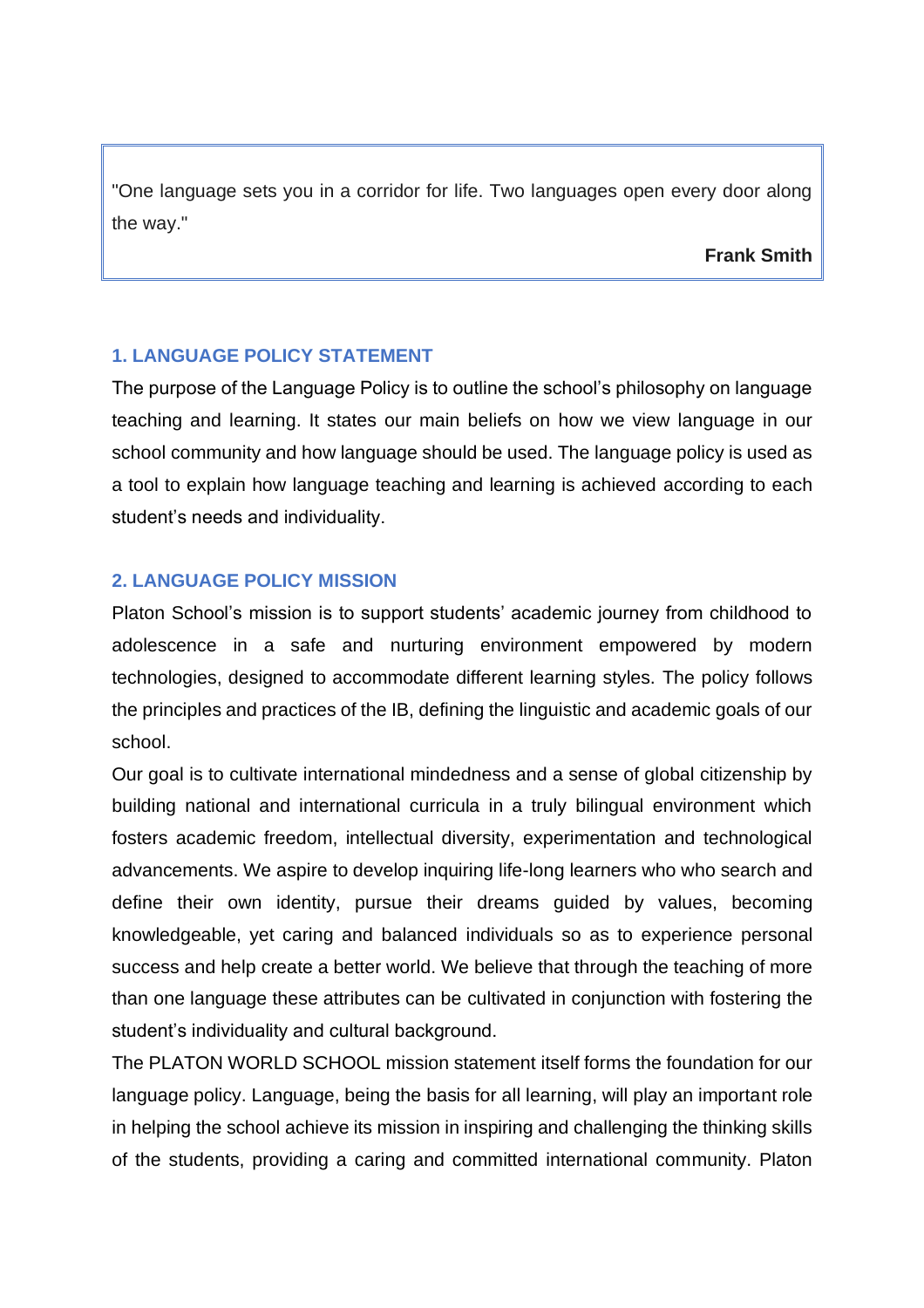World School seeks to expand the language and literature skills of the students as well as ensure lifelong learning and help students fulfil their potential.

#### **3. AIMS**

The aim of language teaching is linguistic proficiency and the development of the student's ability to effectively communicate in a social context. The concept permeating our policy is that everything the students learn in the context of language teaching at school must find its application in a field outside the school as well. Thus, language teaching must hone the student's ability for critical thought, expression, and creativity in all fields. It is imperative that the students comprehend and have sufficient knowledge of language as a system governed by grammatical and syntactical rules as well as by principles allowing for the unencumbered creation of numerous sentences and texts, to use it to communicate in the appropriate context and circumstances.

#### **4. OUR PHILOSOPHY ON LANGAUGE TEACHING AND LEARNING**

- Platon World School is an International Baccalaureate (IB) Bilingual World school supporting and enhancing the acquisition of more than two languages. At Platon World School we build a challenging yet rich multilingual environment. The main language of instruction is Modern Greek, adhering to the laws and regulations provided by the Greek Ministry of Education and Lifelong learning, fulfilling the requirements for the National Curriculum.
- English is compulsorily taught as a second language across the curriculum, from Pre-K up to grade 12. The students also have the choice to learn a third language, either French or German, from Grade 3 onwards. In order to provide our students with a language-rich environment, our library offers a wide variety of Greek, English, French and German books and our librarian often invites authors to share with students, parents and teachers their writing process and experience.
- At Platon World School all teachers are considered language teachers, as language is the basic tool through which we teach all of our curricula. In collaboration with coordinators of other departments, we seek to overcome difficulties pertaining to the comprehension of special scientific terminology or to further elucidate instances of overcomplicated phrasing in certain sections of the curriculum. We actively encourage coordinators from other departments to forward such requests to our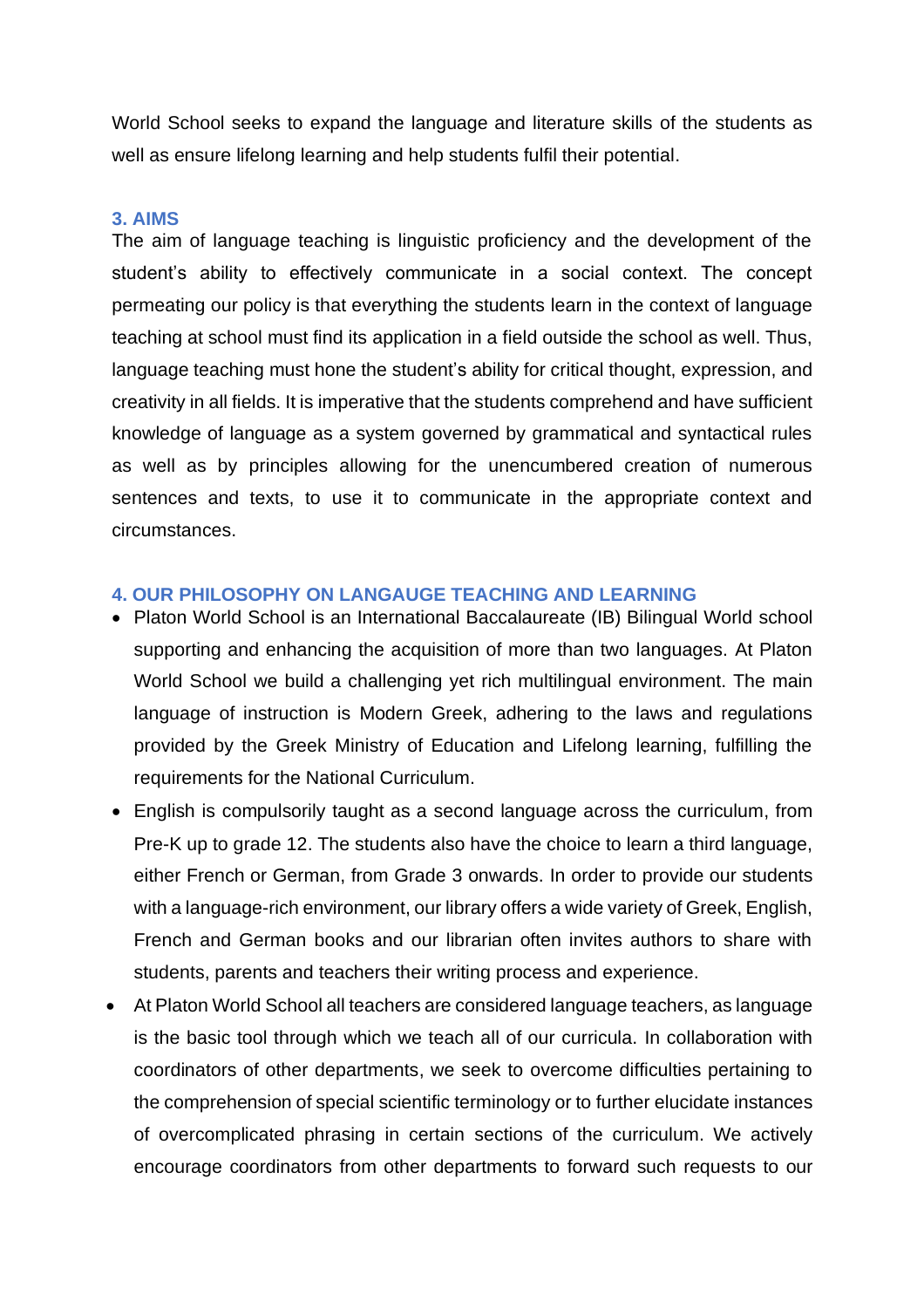department as the target of linguistic proficiency is vital, especially in the context of interdisciplinary assignments. The familiarization of students with techniques of oral presentations to fellow students, parents and the wider community can only enhance communication and build students' confidence.

- The aim of our school's language programme is to develop students into assertive, inquisitive, reflective, highly skilled and enthusiastic readers, writers, speakers, listeners and presenters; that is to say, individuals who can function in highly challenging environments and contexts. For this reason, we promote experiential learning, and our native speaker teachers teach language in meaningful and realistic contexts through real life scenarios, rehearsed discussions, discussions in a social context, and a wide variety of text types that might encourage students' active participation and involvement in a student-centered classroom environment. Our aim is to get our students involved in probing, investigative, and inquisitive activities with the express purpose of making their educational experience more holistic and constructive and the students themselves more communicative and collaborative. Additionally, through teaching language skills, we aspire to develop our students' personal knowledge and nature to help them evolve as individuals, as suggested by the IB Learner profile and evidenced via their portfolios.
- As a World School situated in Athens Greece, we strongly encourage our students to consolidate their native language skills and develop a profound understanding of their native language, while simultaneously exposing them from a very young age to the English language; from Grade 3 onwards students are exposed to a third language, either French or German, receiving four (4) hours of instruction on a weekly basis. We also offer extra afternoon language classes in Chinese, Spanish, Arabic or Russian, to those students aspiring that one day they might become proficient trilingual speakers, or to students hoping to take one of these languages at B level in the Diploma years. Our teachers strive to create students that can communicate in a variety of modes in more than one language, since this is essential to the concept of an international education that promotes multilingualism and intercultural understanding, both of which are central to both the IB's and Platon World School's mission.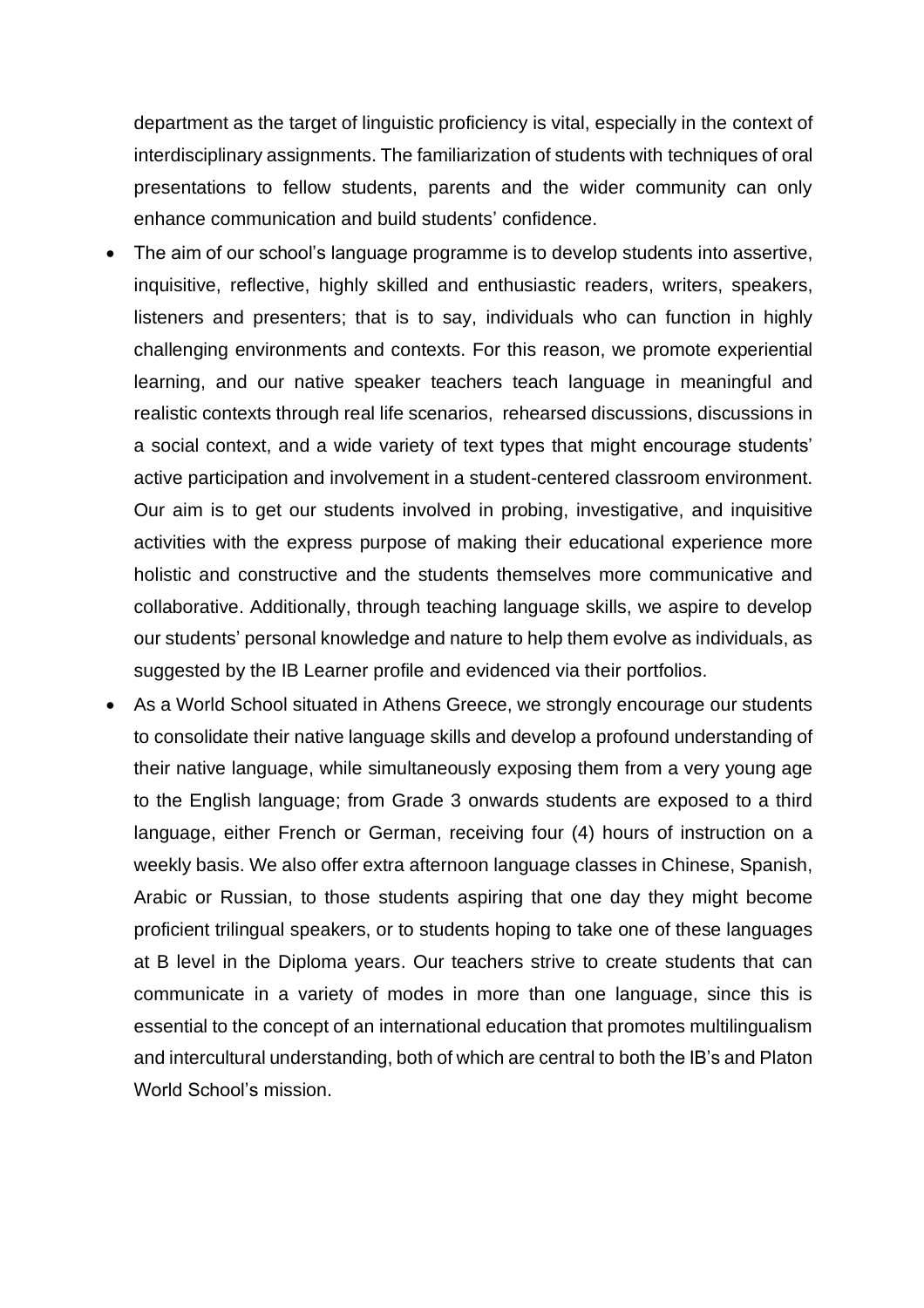- To this end, students are encouraged to participate in educational trips abroad and international student exchange programmes such as the COMENIUS educational project, equipping students with the necessary multiliteracy skills and attitudes, enabling them to communicate successfully in various global contexts and build intercultural awareness.
- In addition, our school involves students in the *Model United Nations Conference* which our school has been successfully hosting annually since February 2011. This conference brings students in close contact with students from both home and abroad affording them the opportunity to use the English language in order to debate and decide on multiple issues of global significance for the international community.
- We strongly believe that it is equally important to nurture and develop the students' mother tongue as well as it is for them to acquire additional languages that will help them reflect upon and explore different cultural perspectives. In the case of foreign students, we strongly encourage their parents to either play an active role in the teaching of their mother tongue to their children or to seek extra help from private tutors. To further enhance learning, our library provides our students with a wide selection of Modern Greek, English, French and German books and our classroom environment is enriched with print tables, teacher and student writings, posters, labels, instructions and many more.

#### **5. LANGUAGE AND LITERATURE METHODOLOGY**

Language teaching follows a text-based approach where all units of oral or written discourse is part of the curriculum. We use original texts from various genres and cultural contexts which showcase a number of communication purposes. The texts chosen come from a pool of texts either prescribed by the Greek Ministry of Education or texts especially chosen by our teachers; these texts are topical pertaining either to current or global issues or offer a retrospective of earlier methods that can apply to today's needs. These diverse choices broaden our students' experience with a variety of texts and perspectives thus enhancing intercultural understanding through the study of various historical periods, places, and contexts. Our teaching material and evaluation criteria differ to those of the National Curriculum, as we follow the IB Philosophy, practices and continuum outlined by the IB requirements.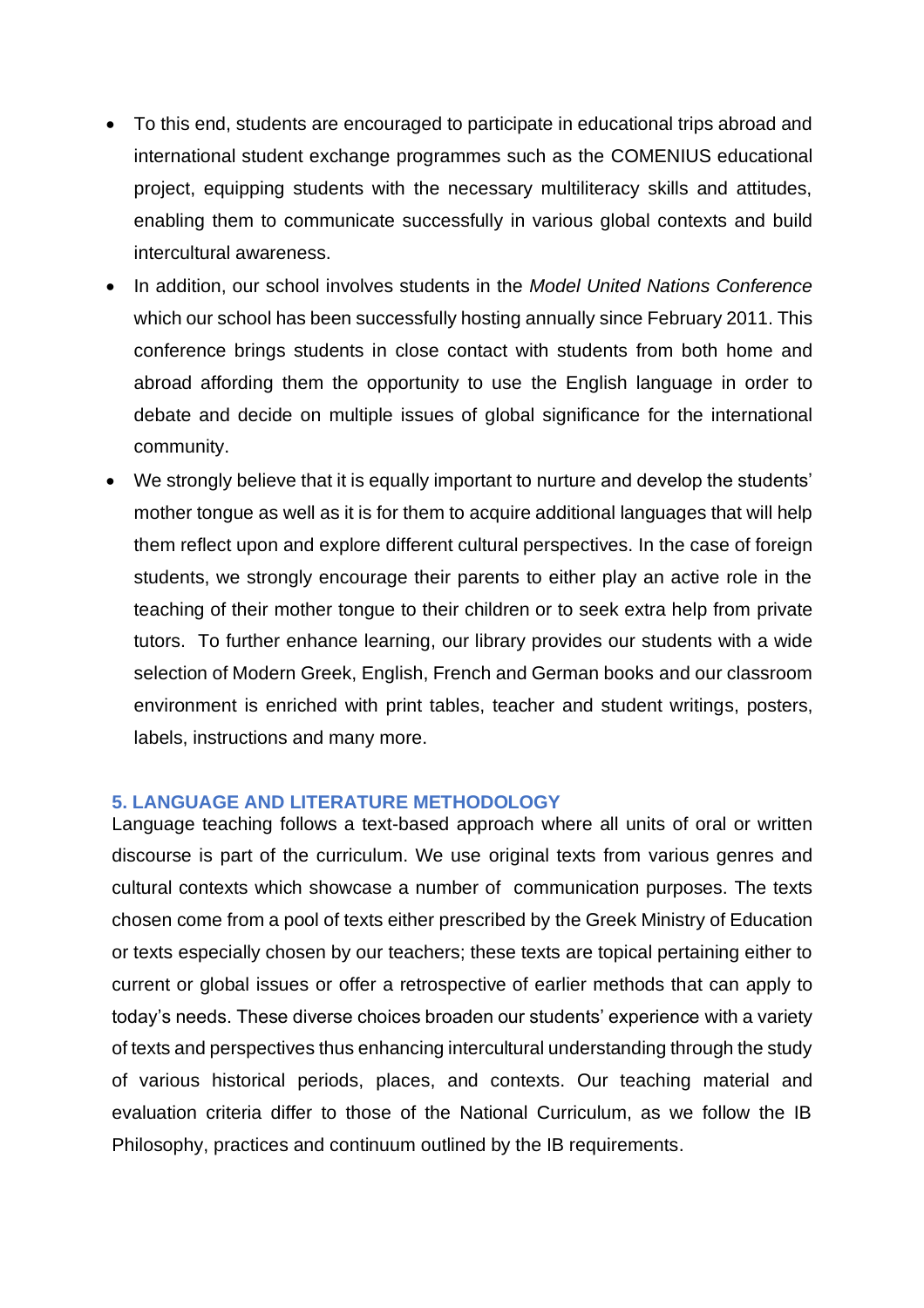### **6. Language and Literature as Part of a Bilingual Programme**

- All students at all grades throughout the school can attend bilingual classes. In 2011 Platon World School implemented bilingual programmes throughout Pre-K, Kindergarten, PYP, MYP and the IB Diploma, where the language of Instruction is solely English. The bilingual programmes, along with Modern Greek, teach students the English language 12 to 15 hours per week. Students who do not wish to follow the Bilingual programme, get instruction in the English language 5 times weekly and are also given the opportunity to choose between French or German from Grade 3 onwards, where they get 4 hours of instruction on a weekly basis. All six IB units of inquiry are completed both in Greek and English. The aim of the bilingual progamme is to offer a high level of education in both the Greek and the English language.
- The Bilingual Programme is implemented both by learning *the* language and learning *with* the language. The former involves learning grammar, structure and vocabulary. These basic skills lead to oral communication, written expression and listening and reading comprehension acquisition. The later involves leaning disciplines such as Social Studies, Mathematics, Sciences, Geography, Physical Education, Information Technology, Performing and Visual Arts. Learning is accomplished through hands on activities, group work, songs, games and constructions for the younger students. The older students learn through engaging themselves in projects and working with the community.
- All students learn to read, write and communicate in English as if it were their mother tongue. To complete the units of inquiry, students work individually and in groups in the school's library and present their work to their classmates and the school community. Apart from teaching language, the bilingual programme aims at promoting the culture and traditions of the English-speaking world such as Halloween, St Patrick's day, International Language Day, Health and Nutrition Day, International day of people with Special Needs. Through these activities our students learn to be more respectful and appreciative of other cultures and differences.

#### **7. ADMISSIONS POLICY – LANGUAGE LEARNER REQUIREMENTS**

The bilingual program of our school is offered from the pre-K to High School and runs along with the national curriculum program, having English as its official language.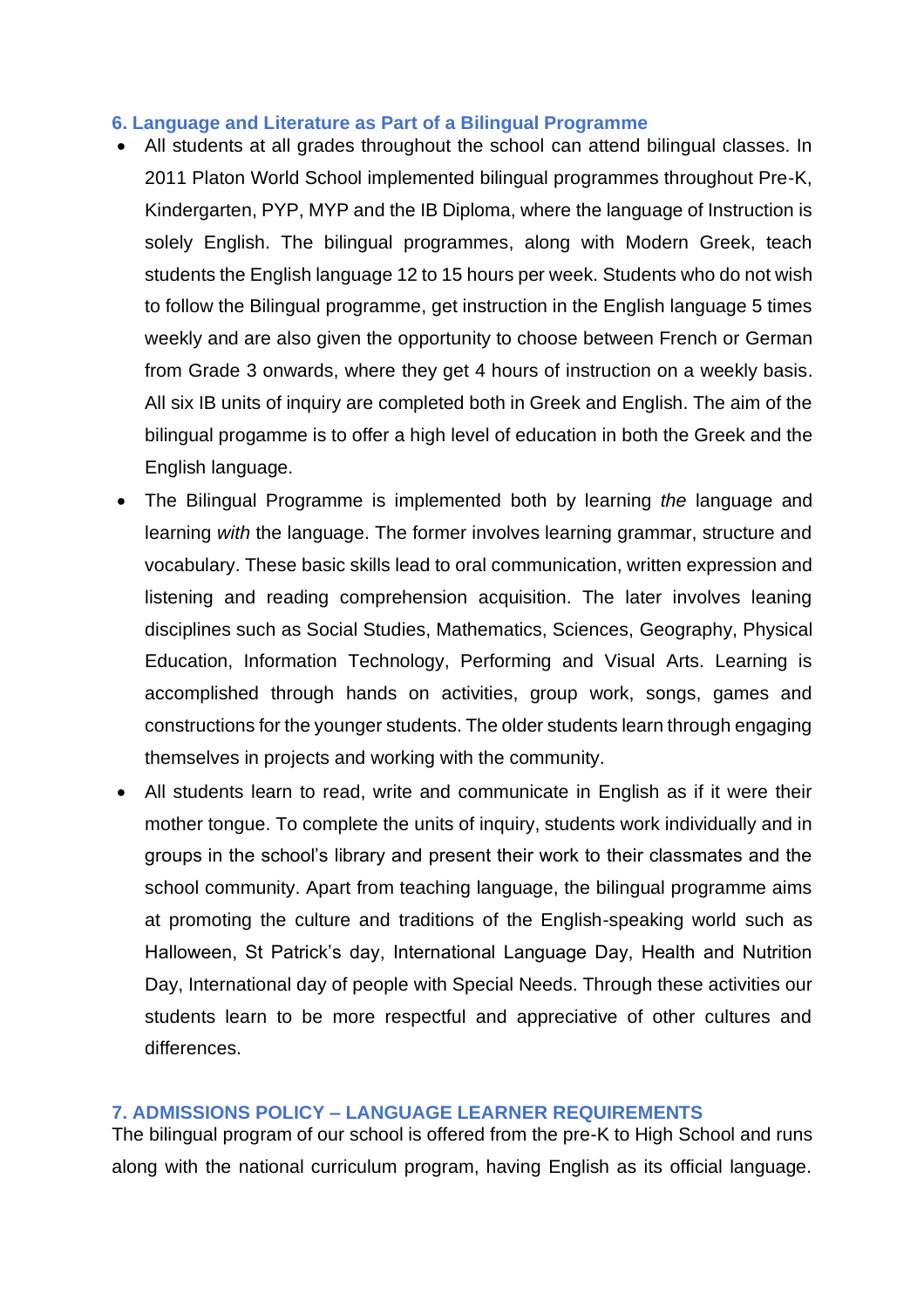Since most students are of Greek background, English language competence at this level is near identical among students. However, as the bilingual program develops, students are provided with ample opportunities to broaden their knowledge and communication skills in the English language at a very quick pace.

Therefore, admission in these groups at a later stage is only allowed after the prospective student has taken an oral and written test in English and has gone through an interview session with the program administrator and/or other teachers in the bilingual program. Parents are made aware of these procedures and of the results of the assessment. If the newcomer student has the prerequisites to attend the bilingual class, then, they are admitted and, if necessarily, support classes may be arranged until it has been decided that the student has fully adapted.

# **LANGUAGE AND LITERATURE ASSESSMENT OBJECTIVES**

As stated in our assessment policy, assessment is continuous and systematic. We use various tools and strategies throughout all assessment stages (pre-assessment, formative, summative) in all 3-language scope and sequence strands, catering for all student's learning needs and styles, both within or outside units of inquiry. In this way, we ensure that assessment will enhance each student's language profile and further learning needs.

All assessment documents related to language learning, abide to our scope and sequence criteria, outlining their importance to the students. Feedback from preassessment, formative and summative assessment tasks, including students' selfassessment and reflection, are collected to evaluate both student and teacher development.

At Platon World School we are committed to giving equal chances and opportunities to all of our students, to become active learners through the IB programme by providing them with the following language competencies:

• All students learn their mother tongue (Greek or otherwise), English to native speakers' level and at least one more language.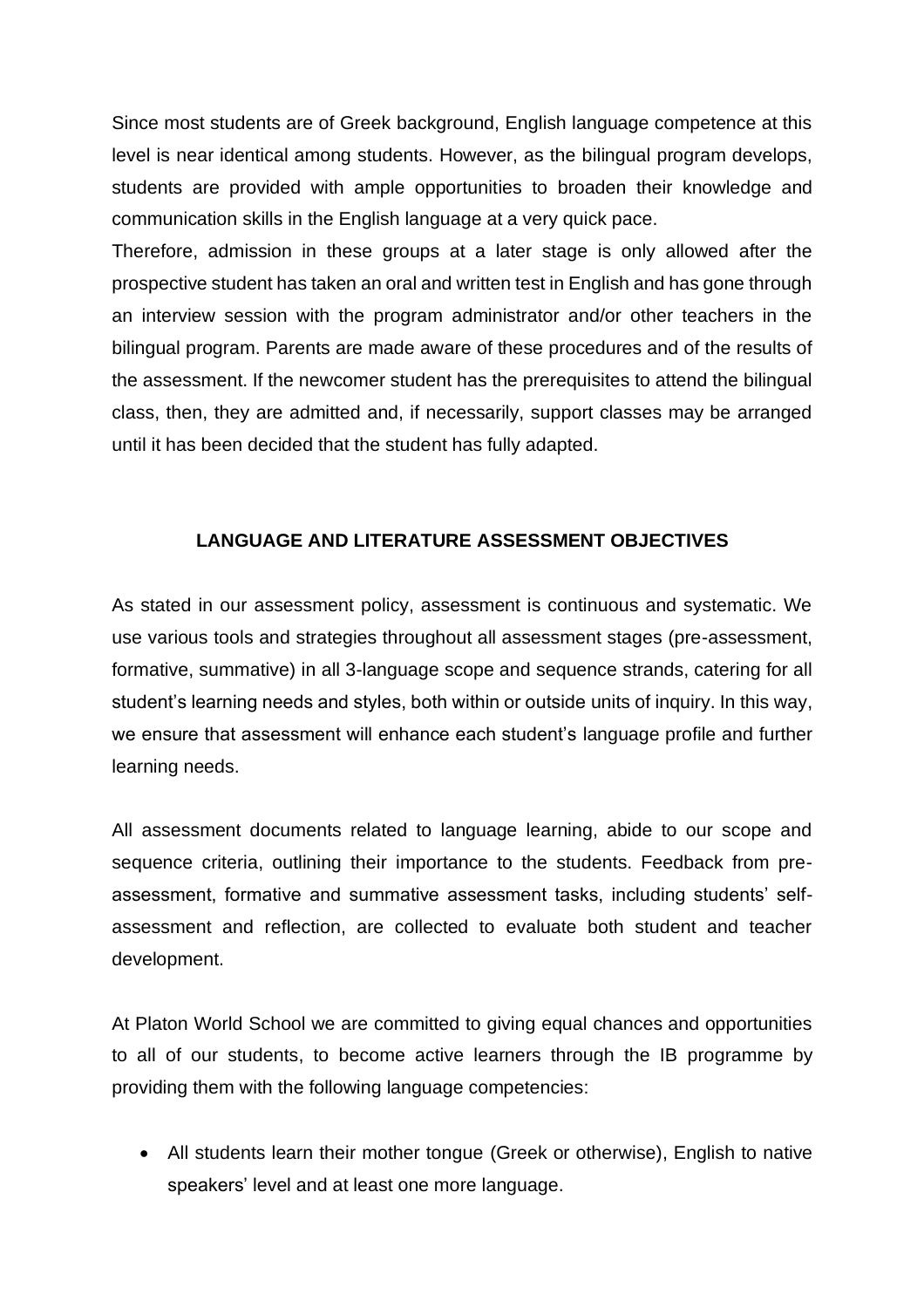- Students are provided with a diversity of teaching and learning language environments for their mother tongue, learning English and other languages.
- Students with learning differences are supported by developing individualized language programmes for them. These individualized language programmes are supplemented by special allowances when it comes to extra time during test and exams, provided that assessment certificates verified by speech pathologists are provided. These allowances mean that spelling and errors in expression are disregarded and do not count towards the student's final mark.

Our objective is for the students to be able to accomplish the demands of the assessment criteria, which are as follows:

a. **Analyzing texts** in terms of context, language, structure, technique, style, authorial intent, audience, purpose, opinions, explanations, terminology, features.

b. **Employing structures** which serve the context and the intention of the students' written and oral work; these structures allow students to express their views and arguments in a sustained, coherent and logical manner.

c. **Producing texts** which demonstrate insight, imagination, sensitivity, critical thinking, creativity and development of thinking.

d. **Using language appropriate** to the themes of text; the vocabulary employed is varied, the sentences are structured cohesively, the correct register and style is produced according to the context and intention. Finally, correct grammar and syntax are employed and proper pronunciation is encouraged.

In the process of fulfilling the above assessment criteria, the students are simultaneously being trained and prepared to sit for all levels of the University of Cambridge language acquisition exams, according to the CERF (Common European Framework of Reference for Languages), ie: Starters, Movers, Flyers, PET, KET, FCE, CPA, CPE and IELTS Academic.

# **LANGUAGE AND LITERATURE ASSESSMENT**

Our school values the use of a variety of assessment strategies, such as selected response, open-ended tasks, performance, process journals, essays, investigations,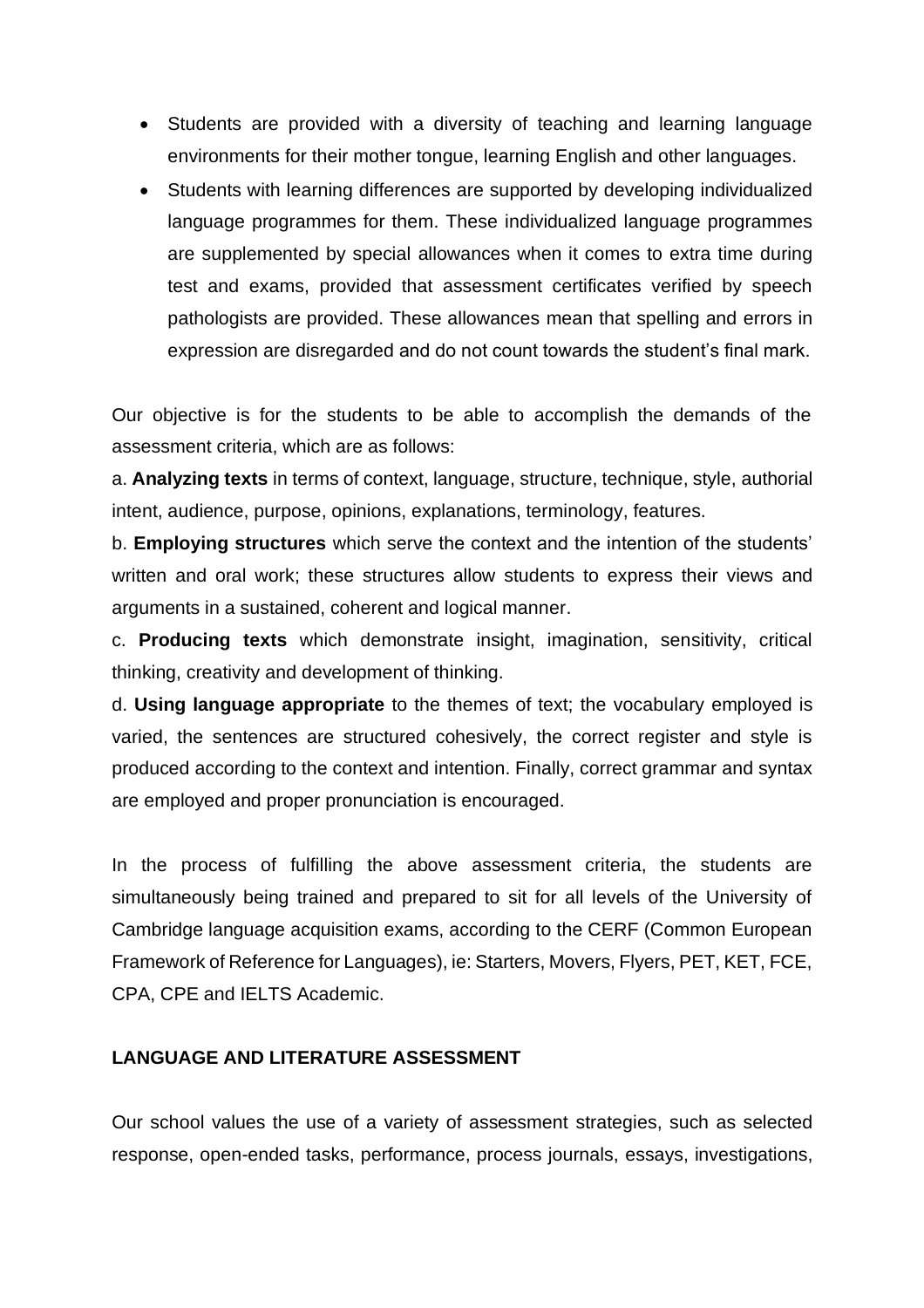research etc. When it comes to testing knowledge and proficiency, a series of written, spoken and visual tests are put together which assess a variety of linguistic modes. Furthermore, students are required to acquire a variety of literacy skills to gradually develop an awareness of diverse linguistic and cultural contexts in which to communicate and negotiate meaning. In these groups, English is not a linguistic system which students have to conquer but rather a channel of expression, communication and global understanding.

During student evaluation, we seek feedback on the teaching process and the detection of learning deficiencies. The aim of evaluation is not just the examination of knowledge as a result unto itself but chiefly the examination of the processes of knowledge acquisition and management. In order for the evaluation to succeed, we pay a great deal of attention to the student comprehension of the IB evaluation criteria which we try to combine with considerable success with respective criteria of the national curriculum. In addition to evaluation, we also encourage self-evaluation, that is to say the frequent involvement of the students in the implementation of the criteria used.

# **CLASSICAL GREEK**

It is important to underline the importance of the teaching of Classical Greek during the Middle Years programme. We seek to highlight the historical continuity of the Modern Greek Language through the teaching of Classical Greek by imparting etymological knowledge, translating ancient texts in Modern Greek and appreciating the cultural value of Ancient Greek, a language which has seeped through in international scientific terminology; indeed, Classical Greek has played a significant part in transmitting important political and philosophical concepts to world thought, most notably the concepts of democracy and rationalism.

# **LANGUAGE ACQUISITION OBJECTIVES**

• **Comprehending spoken and visual texts** that encompass aspects of listening and viewing for specific purposes, so that the students learn to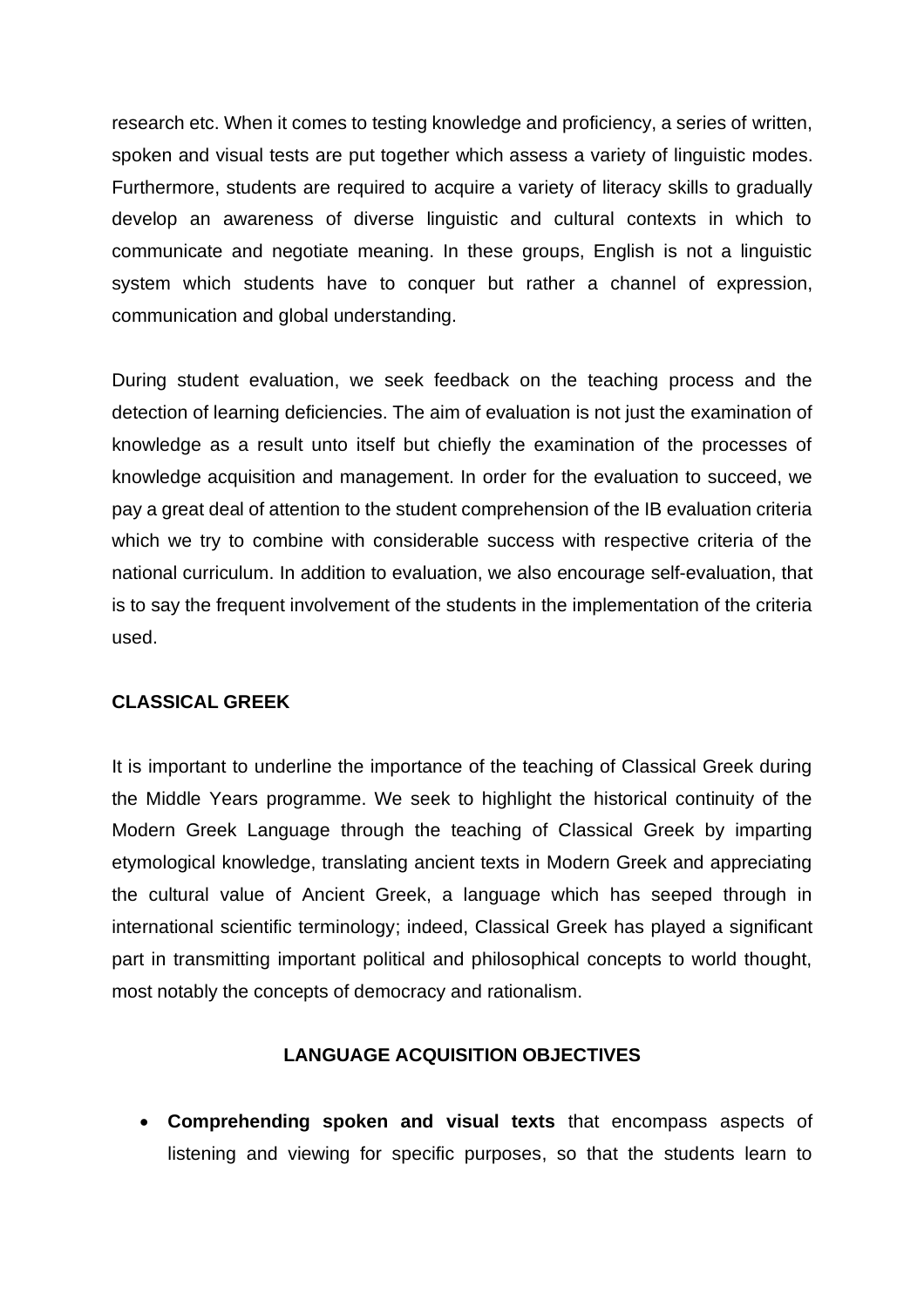interpret and construct meaning from spoken and visual texts and understand ideas, values, attitudes and cultures from other countries.

- **Comprehending written and visual text** that encompass aspects of reading and viewing for specific purposes, so that the students learn to interpret and construct meaning form written and visual texts and understand ideas, values, attitudes and cultures from other countries.
- **Communicating in response to spoken, written and visual text,** so that the students can interact in various situations on a range of topics for specific purposes of personal, local and global interests and significance, and responding to spoken, written and visual texts in the target language.
- **Using correctly and appropriately the target language in spoken and written form,** and recognizing audience, purpose, formal and informal register, social and academic language, so that thoughts, feelings, ideas, opinions and information is expressed in both spoken and written form using a variety of structures, grammar, spelling, punctuation, narrative voice and pronunciation.

# **LANGUAGE ACQUISITION ASSESSMENT**

Placement of students is organized according to their linguistic profile, adhering to the regulations imposed by the Greek Government legislation and the IB programme. The language continuums and the global proficiency tables are used as tools for assessing students' progress and grouping them into the appropriate language courses. For newcomers, a written test along with an interview with both student and their parents are used in order to collect the necessary data for their successful integration into the programme.

The use of the target language is always encouraged and emphasized. Exposure to the natural context of the language is constantly enhanced through audiovisual material, projects, research and written journals in the target language. Formative assessment is an ongoing process integrated in the curriculum as a tool to encourage learning, develop learner confidence and inform the teacher on the students' progress. Summative assessment is criterion-related as stipulated in the LA guide, and prior to any assessment task,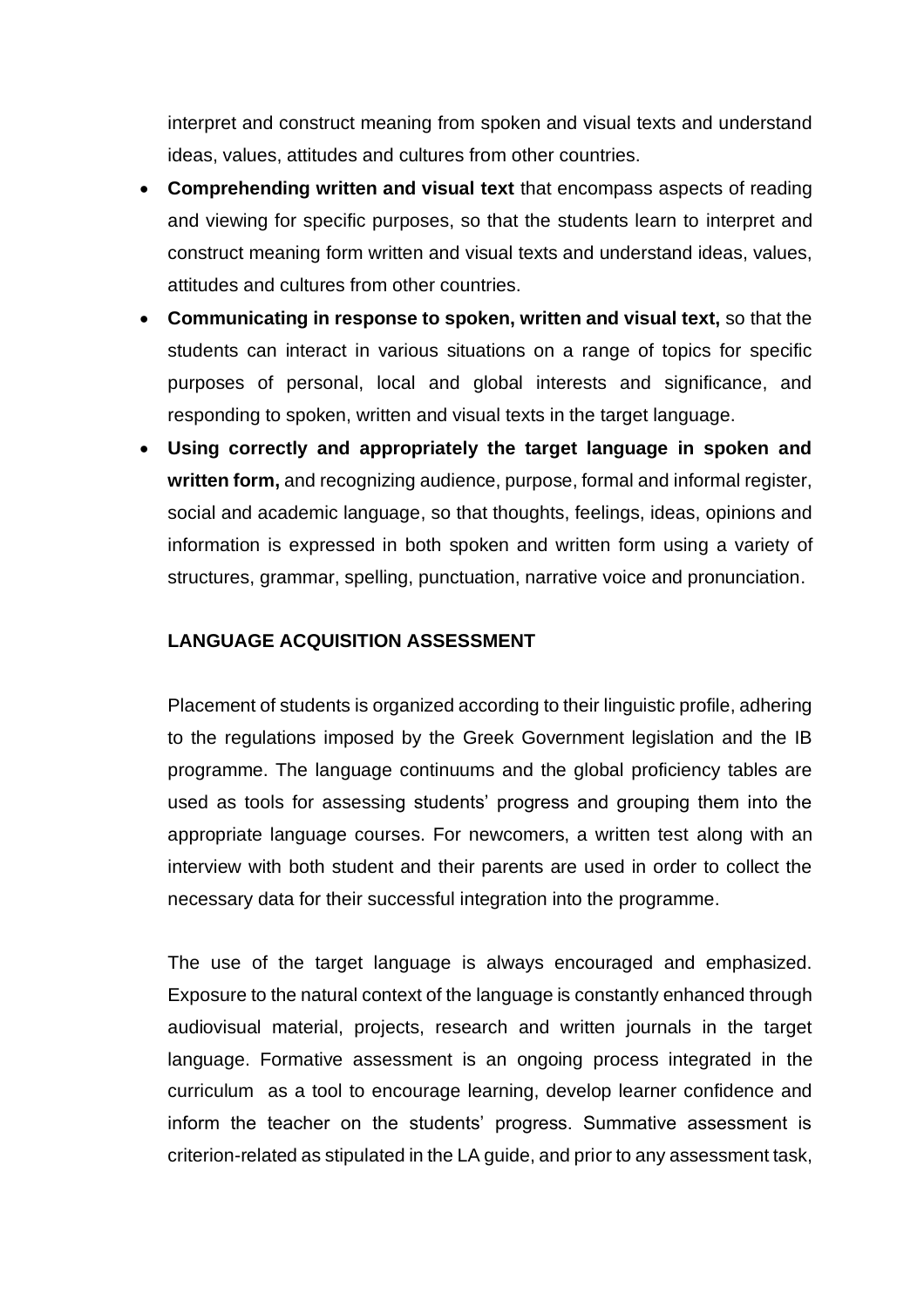students are provided with explanations, guidelines, and clear expectations with direct reference to these assessment criteria.

While fulfilling the above assessment criteria, the students are simultaneously being trained and prepared to sit for all levels of the University of Cambridge English language acquisition exams, according to the CERF (Common European Framework of Reference for Languages), DELF Exams for French and for German.

# **SUPPORT FOR NON-NATIVE LEARNERS MOTHER TONGUE SUPPORT AND SUPPORT FOF LEARNERS WITH LEARNING DIFFERENCES**

Our population mainly consists of students whose mother tongue is Greek. The school, however, has established procedures to support other mother tongues. When a non-Greek speaking student enrols, the school has designed a programme that ensures the smooth integration of the student in the school community. This is realised in a two-fold manner: the homeroom teacher provides daily support regarding the teaching of Greek Language; additionally, the Foreign Language Department in collaboration with the student's parents, formulate and agree on a program of extra, afternoon classes either on school premises or at home, at an extra cost, ensuring that the student receives age and level-appropriate language level instruction of their mother tongue. In the Diploma years, these students are encouraged to take the Literature self-taught course in their own mother tongue. The same procedure is followed with students who show weaknesses in the acquisition of Modern Greek and English and need extra support during school hours or after school hours. It also bears repeating that in the case of newcomers to the school whose competence in their mother tongue or any foreign language of choice is lower than the one required for their age, the procedure as detailed above is followed.

In addition, students who have difficulties in Language and Speech are supported by the school's SEN team depending on the specific needs of each student. The SEN team deals with any difficulties that influence the student's expression and communication ability as these manifest in the educational process. In our school, the assessment is done upon parents' or teachers' request or when the team detects problems in communication or behaviour.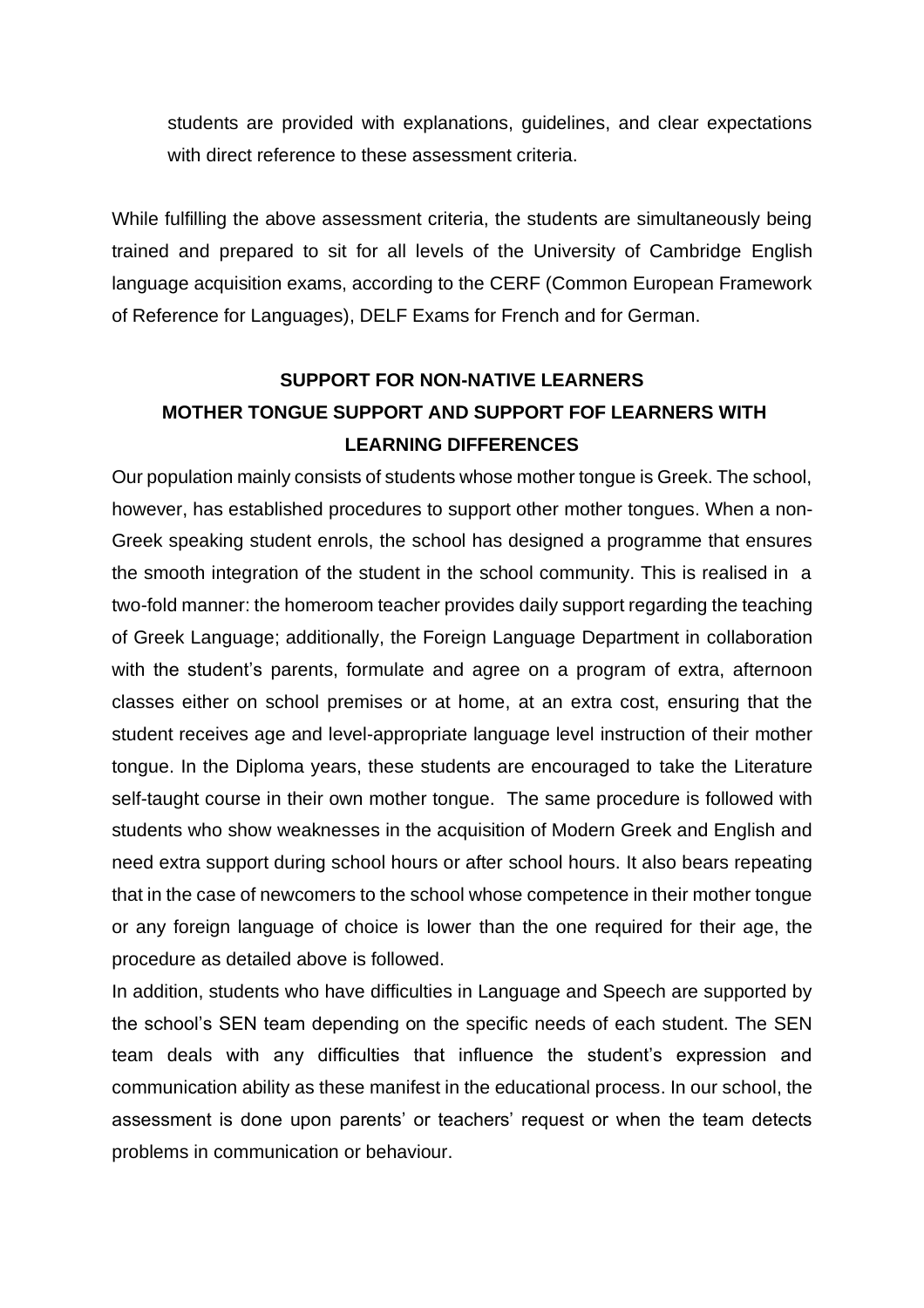The SEN team approaches students, as early as from the age of three, by creating an appropriate environment and taking into consideration each child's needs. Cooperation between the child's family and educators is key in every case. It goes without saying that if the student has specific learning difficulties that it is very important for students to be receive the appropriate support from their environment (family, friends and educators) as far as their emotional wellbeing is concerned.

Students with learning differences are supported by the development of individualised language programmes tailored to their uniqueness and suited to their needs. It bears noting that the submission of assessment certificates issued by speech pathologists allows for extra time during exams and special instructions regarding the marking of their exam papers, i.e. disregarding spelling errors and poor expression skills.

### **RESOURCES**

The school library plays an essential role by providing up-to-date and appropriate resources for both teachers and students, which can be used as support material not only for subject-specific and interdisciplinary units of work, but also in the development of information literacy skills. With regards to language and literature in particular, the library is key to connecting readers with works of world literature, works in translation and books in different languages. Information and communication technology are used as an important means of expanding student's knowledge of the world, as these help students to gain access to a broader range of language resources, developing skills and preparing for exams (MYP and IB DIPLOMA). Finally, the use of bespoke iBooks created by the language teachers is essential as it has enriched the teaching material in a student-centered, fun and friendly way. All teachers hold the responsibility of teaching students to use electronic media critically and diligently, so that students are made aware of the responsible use and limitations of data found online.

#### **PROFESSIONAL DEVELOPMENT**

All language teachers hold a university degree in the language they teach and they attend IB workshops, seminars and conferences on a regular basis, as part of their life-long professional development, along with following the latest trends in language teaching.

#### **ROLES, RESPONSIBILITIES AND LANGAUGE POLICY REVIEW**